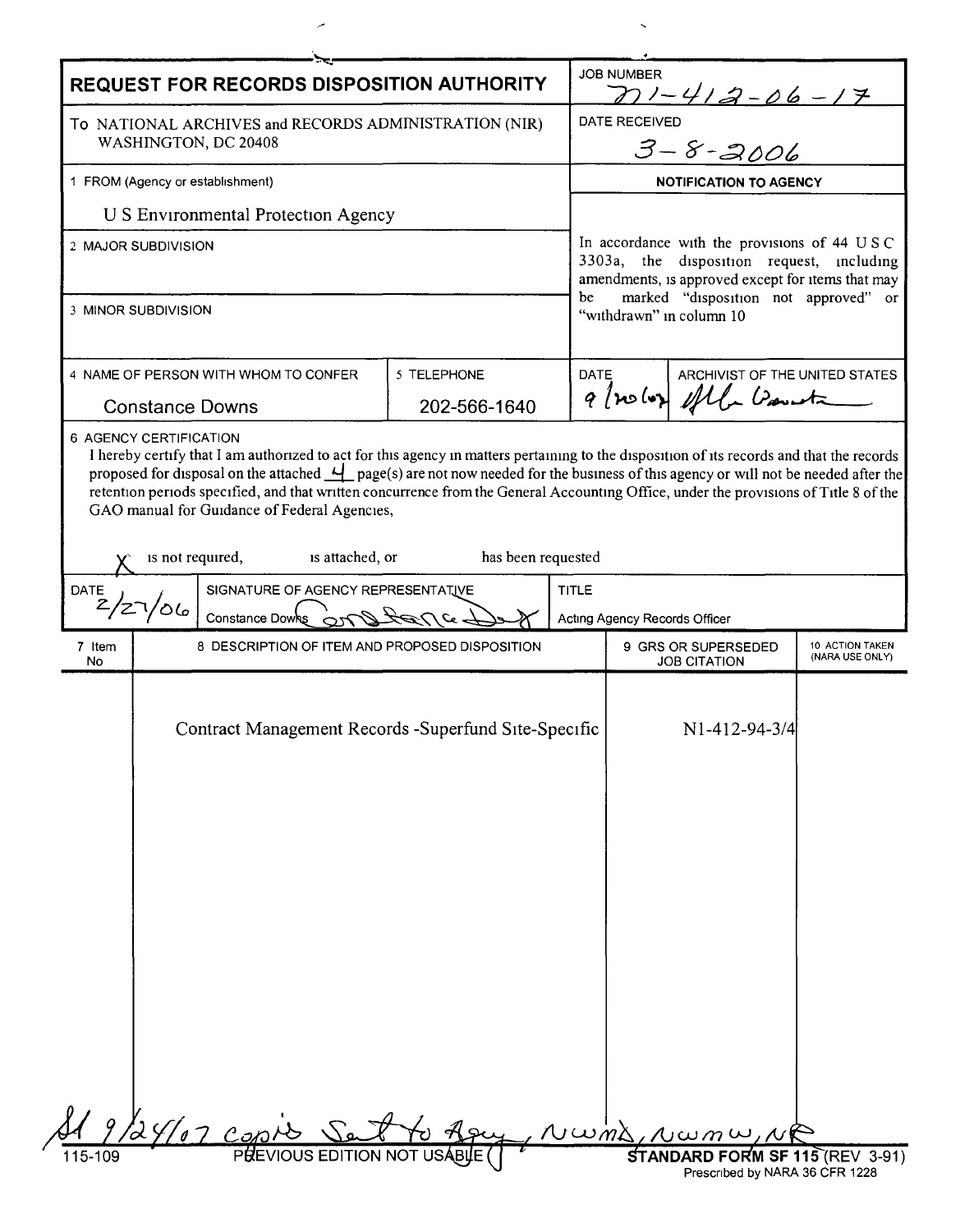This schedule is in draft. It may be used to retire records, but may not be used to destroy records. If **you have any questions, please contact the Records Help Desk.**

# **EPA Records Schedule 020**

**Status:** Draft, *05/3112007*

**Title:** Contract Management Records - Superfund Site-Specific

**Program:** Superfund

**Applicability:** Agency-wide

**Function:** 405 - Supply Chain Managemen

## **NARA Disposal Authority:**

This schedule authorizes the disposition of the record copy in any media (media neutral) Records designated for permanent retention must be transferred to the National Archives in accordance with NARA standards at the time of transfer

•  $N1-412-06-17$ 

## **Description:**

Contams Superfund contract records mcludmg all correspondence and related records pertammg to the requests for proposals (RFPs), successful bids and proposals, procurement award and adrmmstranon, receipt, inspection and payment of any and all contracts, requisinons, purchase orders, leases, and bond and surety agreements to which EPA is a party and that are maintained and used by the Agency for contract documentation and for performance and financial monitoring and oversight activities Includes regionally-based contracts such as ARCS and ERCS and headquarters-based contracts such as REM and TES and reviews and audits conducted by the Fmancial AnalYSIS and Rate Negonation Service Center (FARSC)

Excludes Superfund contract documents that are not site-specific (EPA 202), final dehverables (EPA 258), Superfund program support agreements (EPA 001), and unsuccessful bids and proposals and canceled solicitations not filed with the contract case file (EPA 275)

#### **Disposition Instructions:**

**Item a:** Contracting Officer

- **• Disposable**
- Close inactive records upon termination or expiration of contract
- Destroy 30 years after tile closure

**Item b:** Contract-level Contractmg Officer's Representative (COR)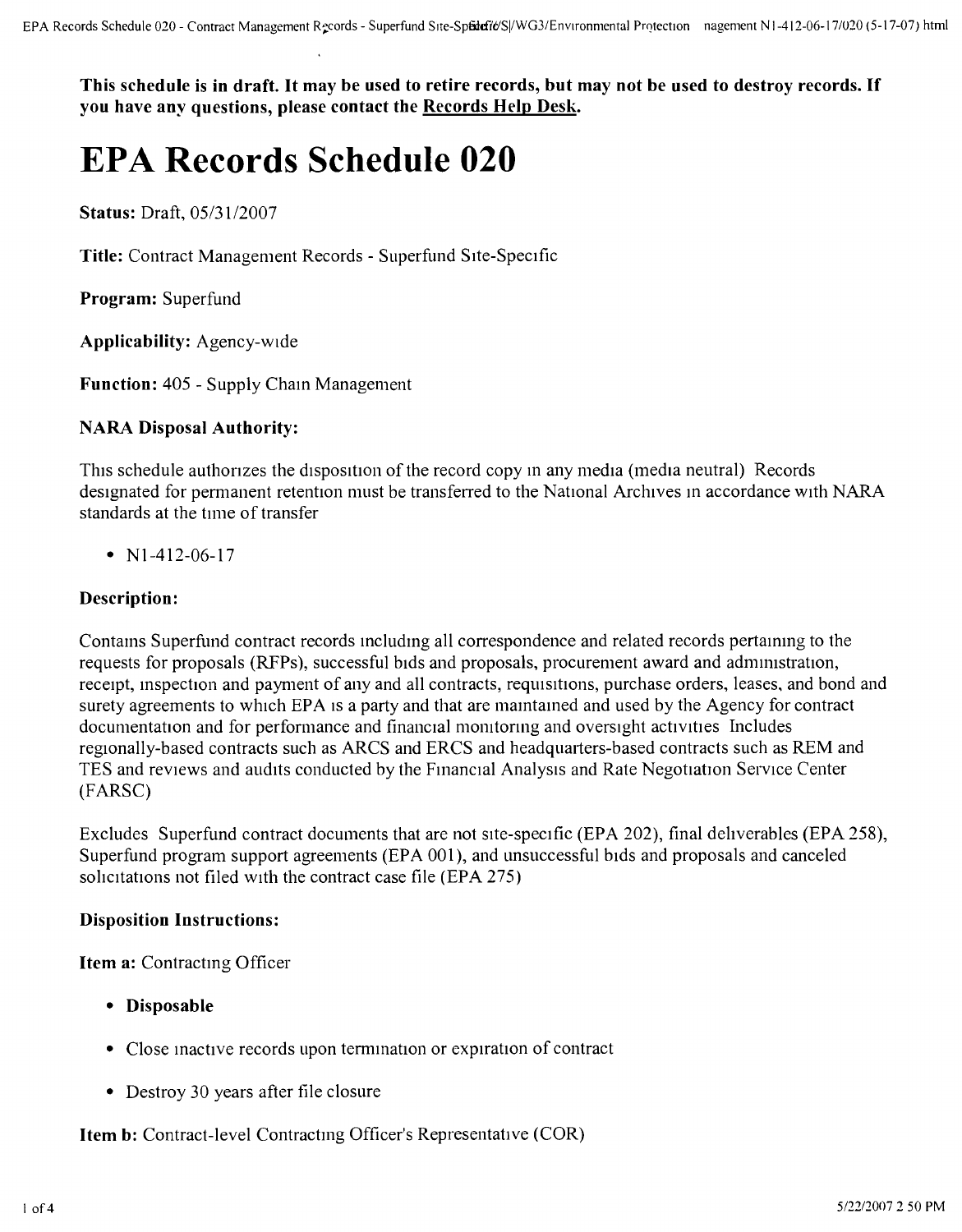Formerly called Project Officer (PO)

- **• Disposable**
- Close inactive records upon completion of final invoice for task order or work assignment
- Destroy 30 years after file closure

**Item** c: Work Assignment Contractmg Officer's Representative (COR)

Formerly called Delivery Order Project Officer (DOPO) or Work Assignment Manager (WAM)

- **• Disposable**
- Close mactive records upon completion of final invoice for task order or work assignment
- Destroy 30 years after file closure

#### **Guidance:**

This schedule covers management of contracts by headquarters or field offices Contracts for Superfund that are not site-specific or for programs other than Superfund are scheduled as EPA 202 Determmation of whether a contract is covered by EPA 020 or EPA 202 is made by the COR Final deliverables are scheduled as EPA 258 The Integrated Contracts Management System (ICMS) is covered in EPA 055

For Superfund grants and other program support agreements, see EPA 001, and EPA 003 for programs other than Superfund or Superfund contracts that are not site-specific Waste water construction and state revolving fund grants are scheduled as EPA 232 Unsuccessful bids and proposals and canceled solicitations that are not filed with the related contract case file are scheduled as EPA 275 See EPA 084 for case-specific decisions on mdemrufication requests from states for response action contractors (RACs)

Other Superfund site-specific records are covered by the following schedules EPA 010 for site assessment, EPA 012 for federal agency hazardous waste compliance sites, EPA 013 for removal sites, EPA 014 for remedial sites, EPA 018 for sampling and analytical data, EPA 019 for administrative records, EPA 024 for cost recovery, and EPA 025 for enforcement actions

Routine procurement files are covered in EPA 036

Contracting officers and CORs should work together to determine who is responsible for maintaining specific documents to minimize duplication while still providing an adequate audit trail The following are general guidelines

a Contracting Officer - Record copy of RFPs, successful bids and proposals, contract and modifications, copies of financial and payment documents, contract specifications, drawings or manuals incorporated into the contract by reference, performance evaluations, techrncal and financial reports, statements of work (SOWs) and level of effort (LOE) documents, project officer and contract morntor designations, notices to proceed, stop work or correct deficiencies, and related documents

b Contract-level COR IS responsible for supporting documentation of performance evaluations, techmcal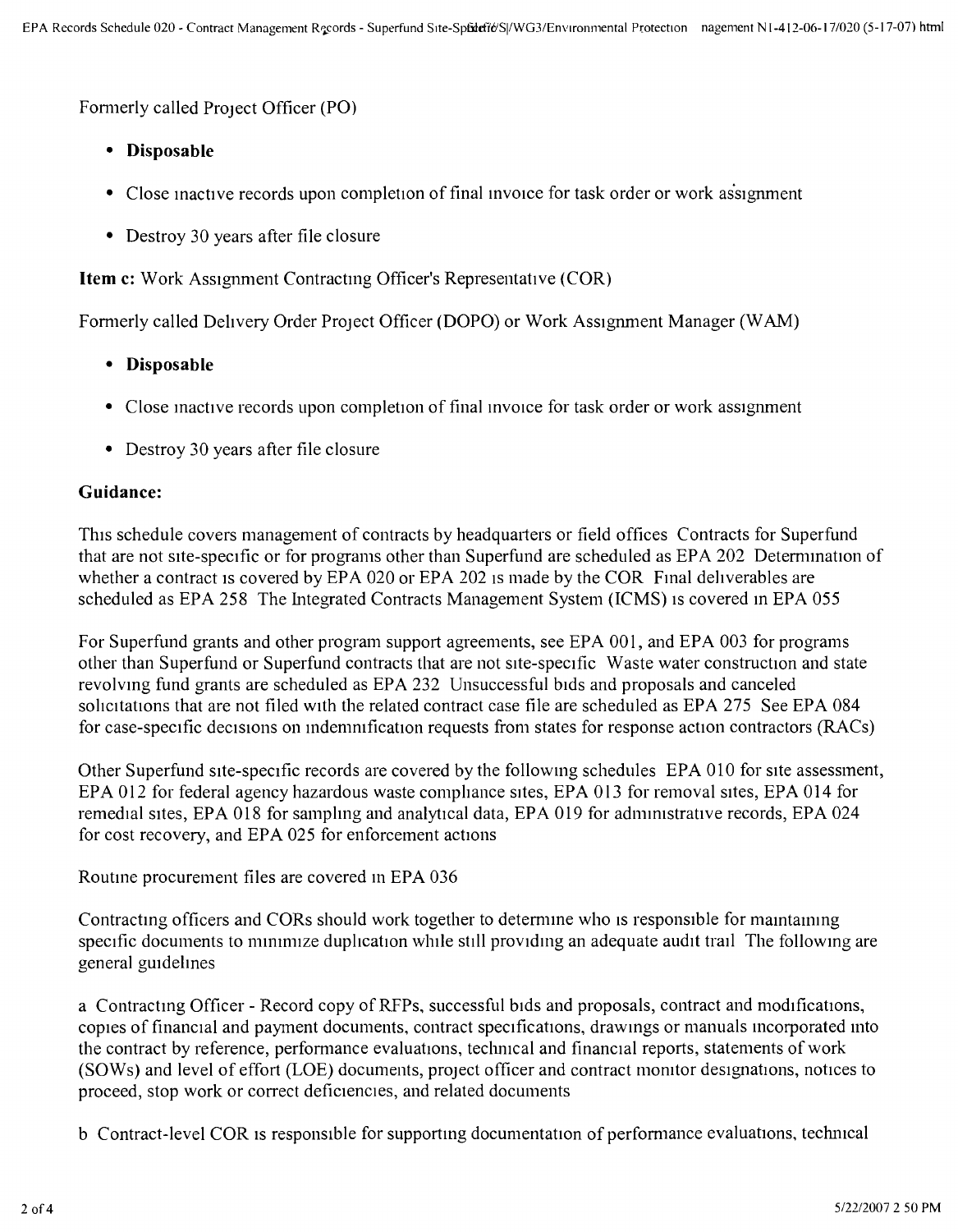and financial progress reports, invoices and invoice approvals

c Work Assignment COR IS responsible for the record copy of documents used for day-to-day technical direction of the task order or work assignment Documents mclude work plans and schedules, draft deliverables submitted by the contractor, comments provided to the contract or other records of technical direction, contract monitoring logs and communication records, meeting records and notes, evaluation forms, the supportmg documents for statements of work (SOW) and level of effort (LOE) documents, amendments, and modifications, invoices and invoice approvals

Copies mcorporated mto other files (e g, site files) are retamed accordmg to the disposinon mstructions for the records they support

In order to assure that the records are available to EPA when needed for cost recovery and in order to save EPA access costs and the contractor storage costs, it is recommended that all Superfund-related contracts be amended to have contractors tum over all records upon termmation or completion to the EPA m a format acceptable to the FRC The records can then be retired directly to the FRC and retneved when needed for audits or cost recovery or litigation without fear that the contractor has dissolved or inadvertently disposed of the records An Agency records liaison officer should be contacted for the latest guidance on prepanng records for the FRC The Corps of Engineers as a federal government entity IS exempted from this policy

Contracts that are bemg audited, protested, or are m any other kind of legal action can not be destroyed until the case is closed See EPA 679 for bid protest appeals, EPA 656 for Board of Contract appeals cases, and EPA 657 for GAO contract bid protest cases

Records contauung sensitrve information must be shredded or otherwise defirntrvely destroyed to protect confidentiality

Specific legal citations include, but are not limited to

- Comprehensive Environmental Response, Compensation and Liability Act of 1980, as amended, Sec 111
- 40 CFR Part 300

#### **Reasons for Disposition:**

The disposition mstructions have been rewntten as media neutral to allow for mamtanung the record copy m EPA's electronic recordkeepmg system The retention has not changed

Item d for electronic copies created With word processmg and electronic mail applications was deleted *08109/2006* pursuant to NARA Bulletm 2006-04

#### **Custodians:**

Multiple units

#### **Related Schedules:**

EPA 001, EPA 003, EPA 010, EPA 012, EPA 013, EPA 014, EPA 018, EPA 019, EPA 024, EPA 025, EPA 055, EPA 084, EPA 202, EPA 232, EPA 258, EPA 275, EPA 656, EPA 657, EPA 679